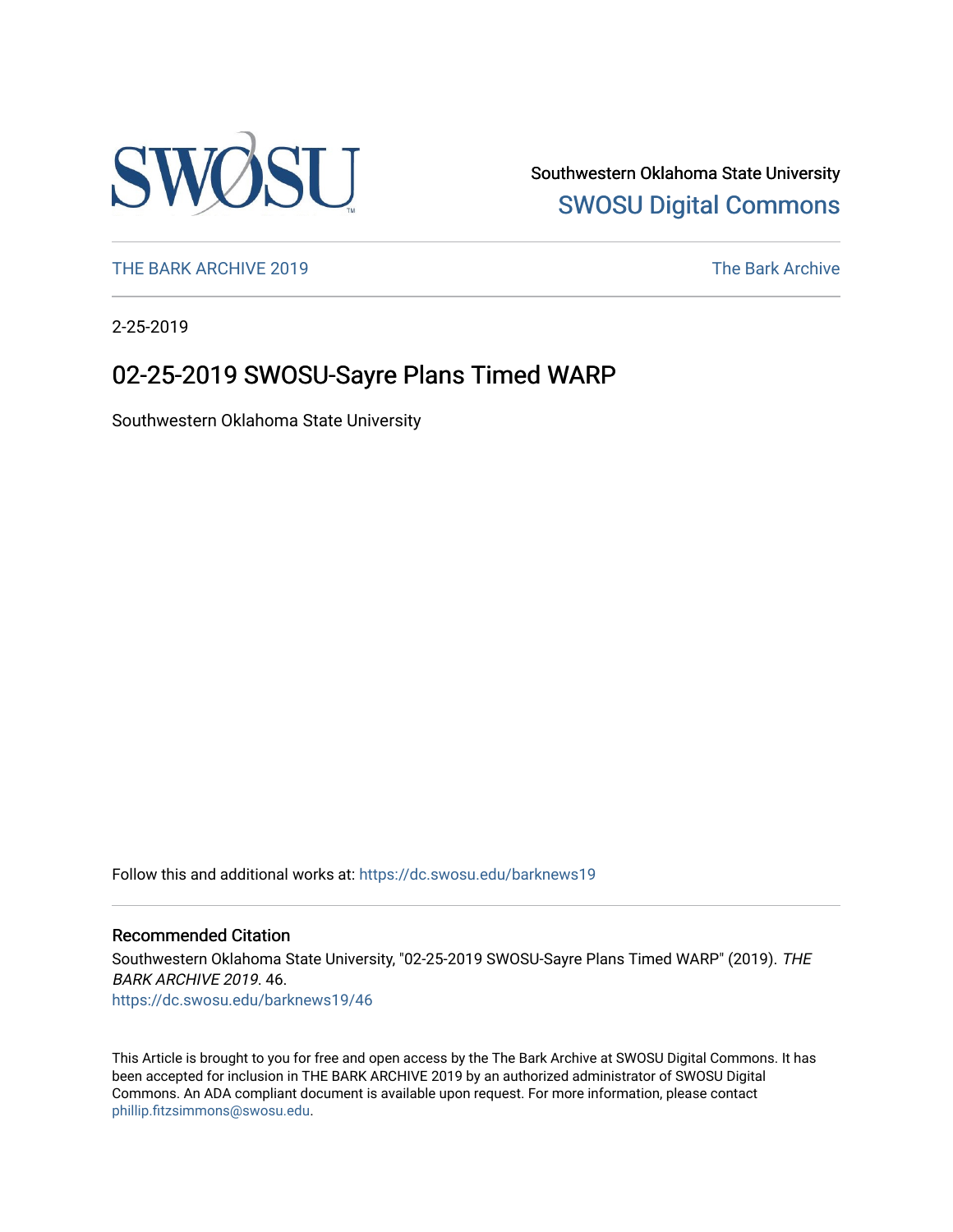

25 February, 2019

# **SWOSU-Sayre Plans Timed WARP**

Southwestern Oklahoma State University at Sayre will host the 20<sup>th</sup> annual Timed W.A.R.P. (Writing and Research Project) on Tuesday, March 12.

All area high school juniors and seniors are welcome to participate, according to event planner and SWOSU-Sayre Language and Literature instructor Terry Ford.

Participants will spend time researching in campus computer labs and then will write papers using that research.

"Papers will be judged by university personnel, and the top finishers will receive SWOSU-Sayre scholarships," Ford said.

In addition to \$1,500 worth of scholarships, lunch will be provided to all attendees, and they can have fun playing games and winning prizes.

The competition winners' names, their school, and their teacher's name will be provided to area media outlets, and the winning paper will be published in the 8<sup>th</sup> annual SWOSU Anthology of Student Works—a beautiful, full-color publication.

While students research and write, activities will be provided for their teachers. These include a workshop for continuing education points conducted by SWOSU Language and Literature professors.

"This event is a great opportunity for high school students to experience a college atmosphere while gaining writing experience that will help them as college students," Ford said. "Plus they could pick up some scholarship money in the process."

For more information about participating in the upcoming Timed WARP, contact Terry Ford by phone at 580-928-5533 or by email at terry.ford@swosu.edu.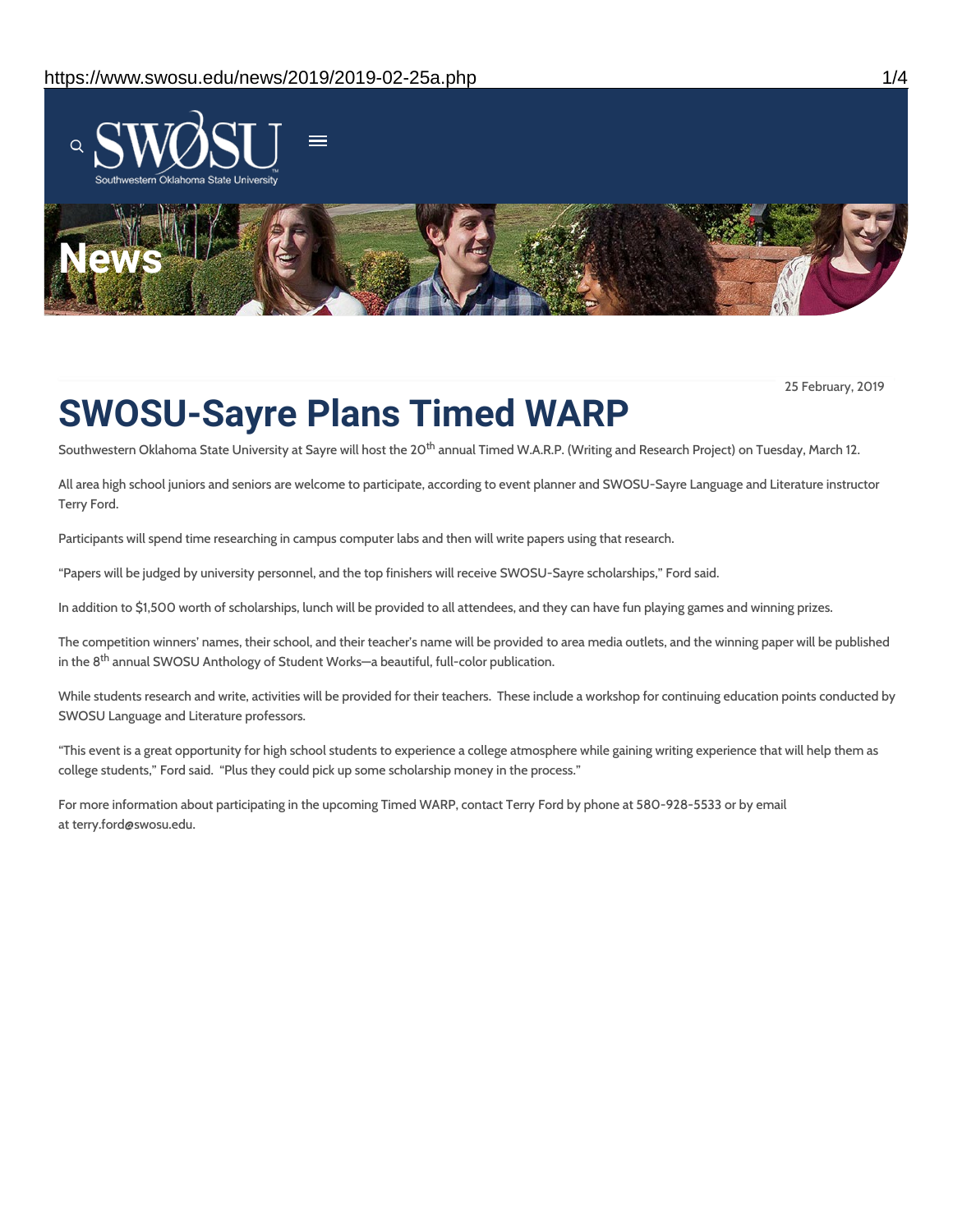| D |
|---|
| D |
| D |
| D |
| D |
| D |
| D |
| D |
| D |
|   |

## **Archive Links**  $2018$  $2019$ [2020](https://www.swosu.edu/news/2020/index.php)  $\bullet$ [Archive](https://dc.swosu.edu/bark/) **Archive Archive Archive Archive Archive** Archive Archive Archive Archive Archive Archive Archive Archive



### Weatherford Campus

100 Campus Drive Weatherford, OK 73096

### Sayre Campus

409 E Mississippi Ave Sayre, OK 73662

Connect to Us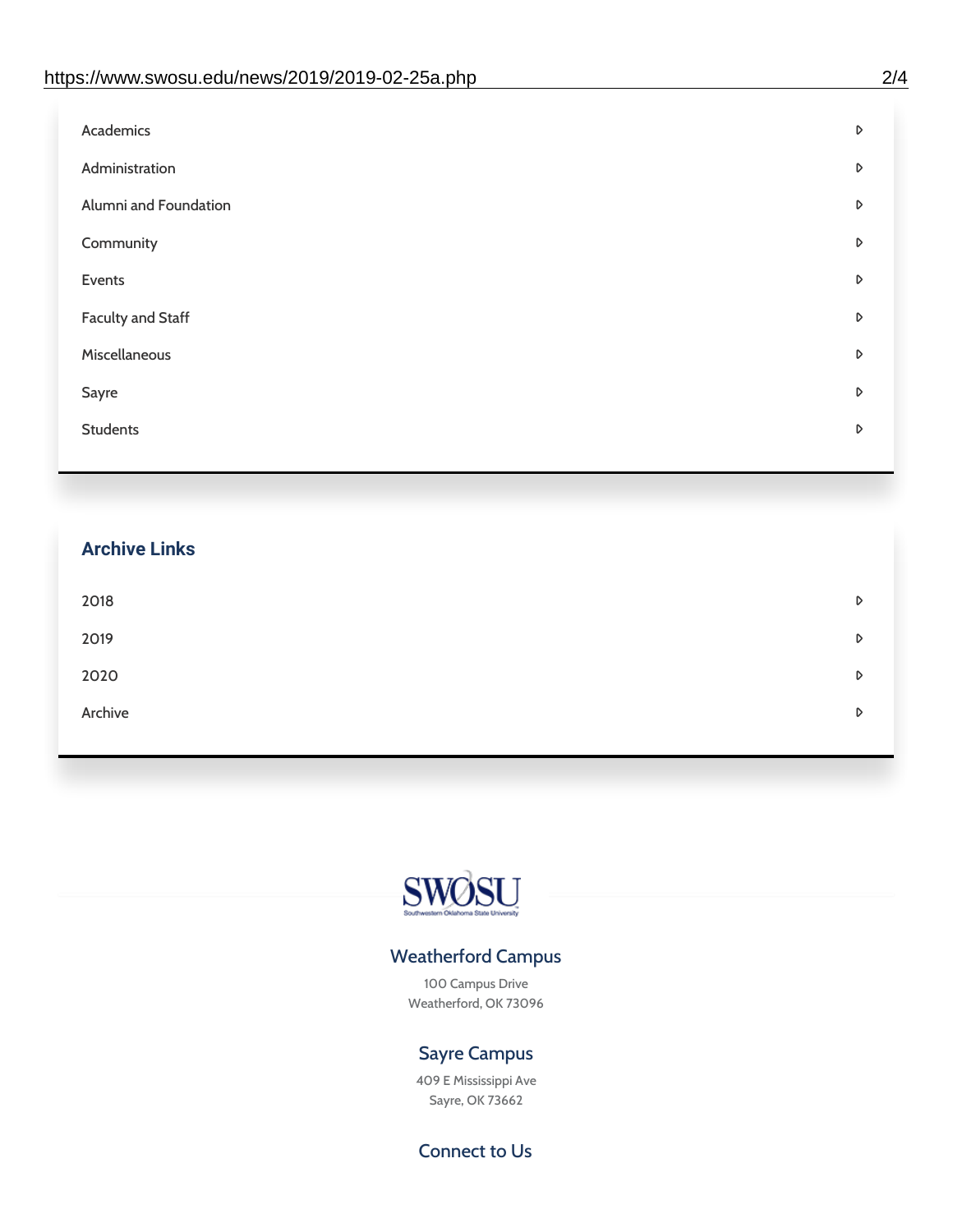千岁回调

Contact [Information](https://www.swosu.edu/about/contact.php) [University/Facility](https://www.swosu.edu/about/operating-hours.php) Hours [Campus](https://map.concept3d.com/?id=768#!ct/10964,10214,10213,10212,10205,10204,10203,10202,10136,10129,10128,0,31226,10130,10201,10641,0) Map

Give to [SWOSU](https://standingfirmly.com/donate)

Shop [SWOSU](https://shopswosu.merchorders.com/)



**[Directory](https://www.swosu.edu/directory/index.php)** 

[Calendar](https://eventpublisher.dudesolutions.com/swosu/)

[Apply](https://www.swosu.edu/admissions/apply-to-swosu.php)

[GoSWOSU](https://qlsso.quicklaunchsso.com/home/1267)

[Jobs@SWOSU](https://swosu.csod.com/ux/ats/careersite/1/home?c=swosu)



Current [Students](https://bulldog.swosu.edu/index.php)

[Faculty](https://bulldog.swosu.edu/faculty-staff/index.php) and Staff

**Enrollment Management** [580.774.3782](tel:5807743782)

> **PR/Marketing** [580.774.3063](tel:5807743063)

**Campus Police** [580.774.3111](tel:5807743111)